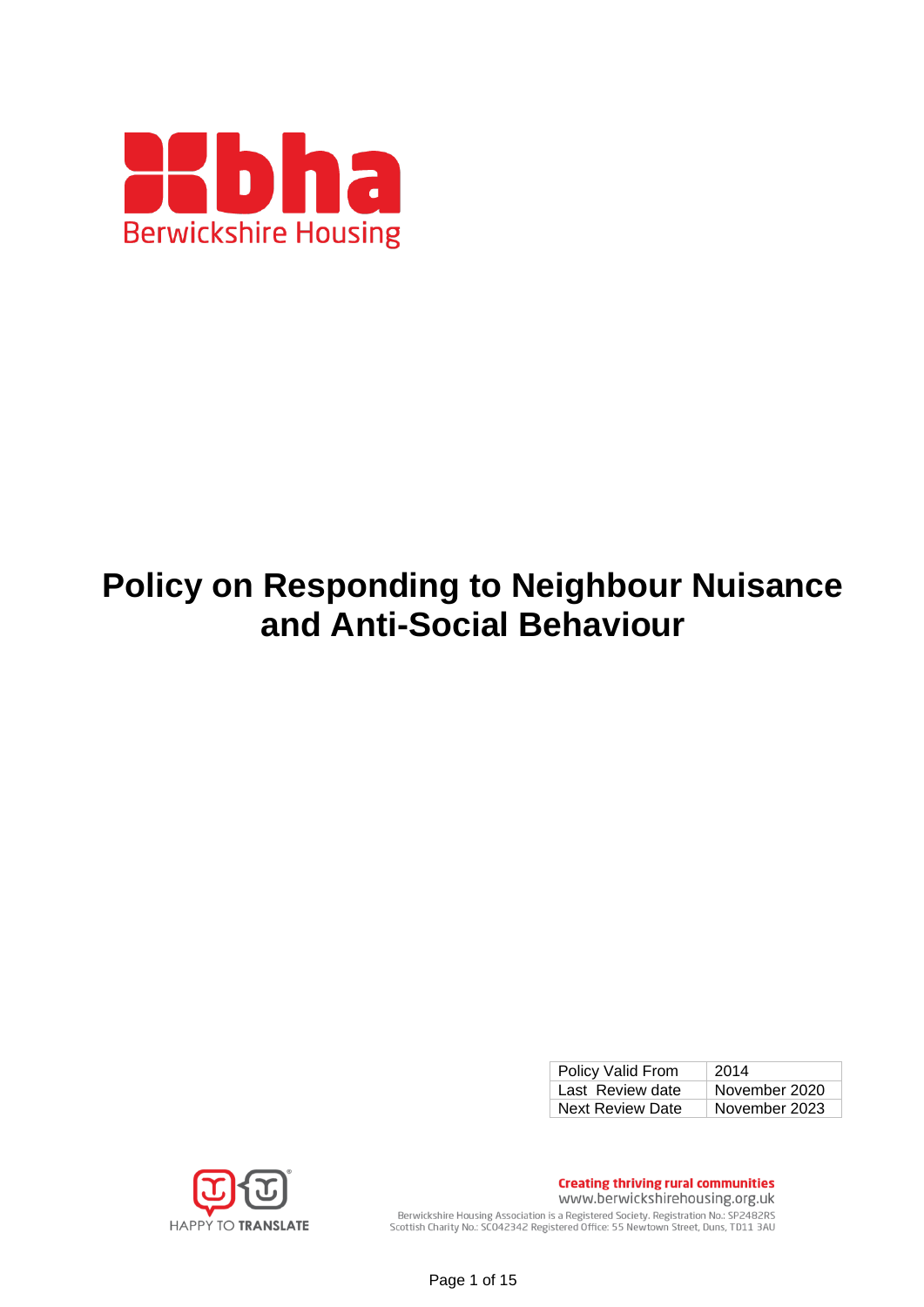# **Policy on Responding to Neighbour Nuisance and Anti-Social Behaviour**

## **1 Introduction**

- 1.1 The Association is committed to ensuring that as far as is possible all of its residents are able to have quiet enjoyment of their homes, without being abused, harassed or subject to noise or other nuisance caused by those around them. We house people with many different housing and social needs and ask that our customers have consideration and tolerance of their neighbours.
- 1.2 The Association is committed to reducing and tackling Anti-Social Behaviour both by using preventative measures and by responding firmly and effectively to complaints of both neighbour nuisance and Anti-Social Behaviour by working in partnership with Scottish Borders Council and other relevant agencies.
- 1.3 Prevention of Anti-Social Behaviour does not come within the scope of this policy, but is noted as an important priority. Under the terms of the Allocations Policy housing applicants will normally only be housed subject to a satisfactory tenancy report and we will take anti-social behaviour into account when allocating properties where appropriate.
- 1.4 The policy outlined below looks at the definitions of Anti-Social Behaviour and neighbour nuisance. It should be noted that in some cases differing lifestyles may cause clashes and conflict between neighbours. This policy is not intended to address behaviour that is merely different and will not be used to promote harassment of individuals or groups for behaviour that results from being of a different race, religion or origin.

## **2 Purpose**

2.1 The purpose of this policy document is to clearly describe principles on which we base our action, as a landlord, to both prevent and respond to nuisance and antisocial behaviour.

#### **3 Aims**

- To ensure that those who report incidences of Anti-Social Behaviour are kept aware of the progress of their complaint and are made aware of the reasons for decisions taken
- To allow all Association customers to have quiet enjoyment of their homes in safe and secure environments. We aim to achieve this as far as is possible within our powers as a landlord and by joint working with partnering agencies.

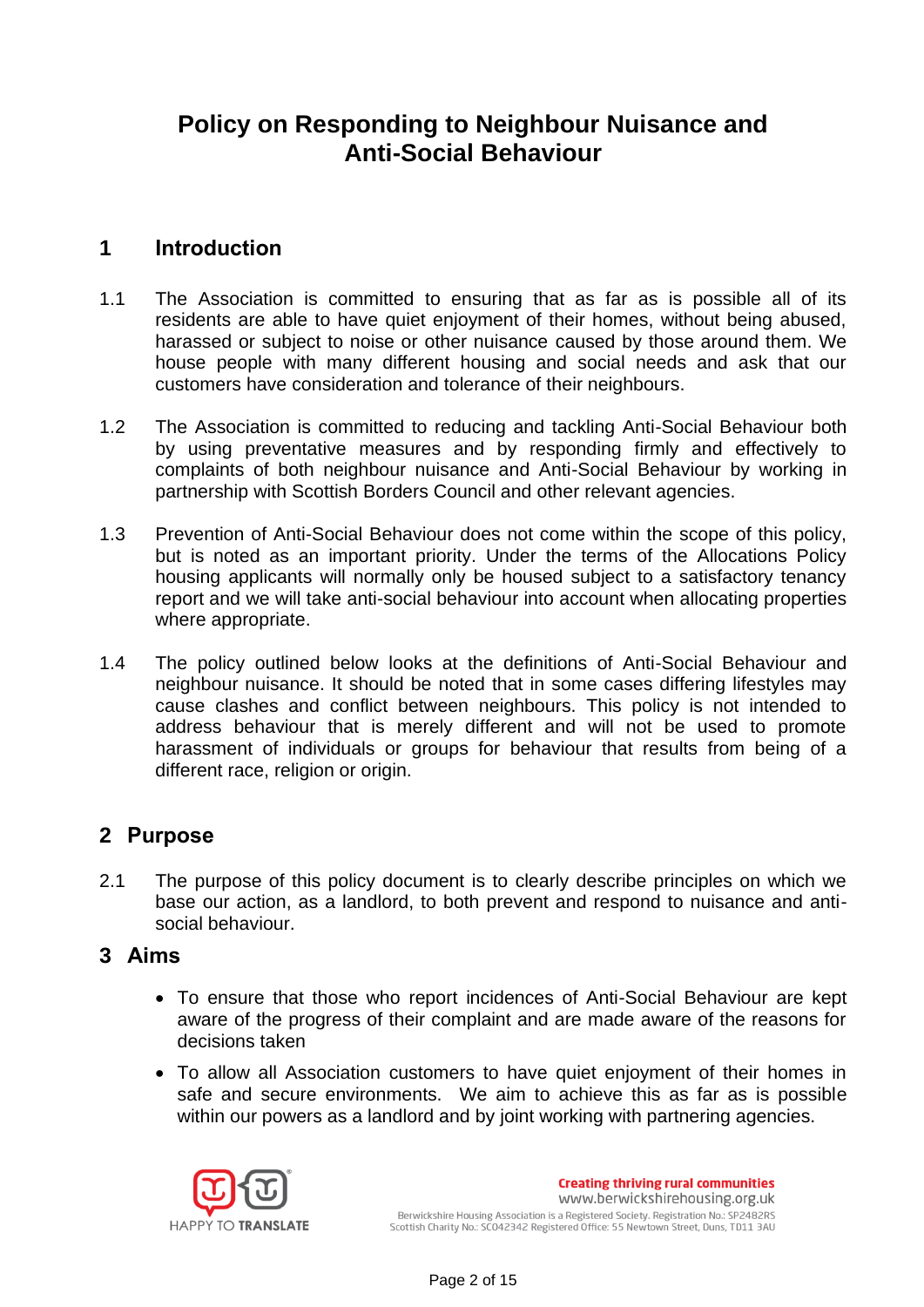- To develop and manage our properties and services in a way which helps prevent neighbour nuisance and anti-social behaviour.
- To help customers and communities to find their own peaceful solutions to problems of neighbour nuisance whenever possible. We will provide customers with information on ways of addressing neighbour problems. This will include services provided by other agencies.
- To take firm action against the tenancy of a customer who persistently breaches tenancy conditions or commits a serious breach of tenancy conditions. This action may result in legal action for repossession of the tenancy and eviction.

## **4. Definition of nuisance and anti-social behaviour**

- 4.1 Anti-social and nuisance behaviour is behaviour that disrupts other resident's normal use of their home and the community which they live in. It is defined by the Anti-Social Behaviour etc. (Scotland) Act 2004 as follows "Acting in a manner that causes or is likely to cause alarm, or distress; or pursuing a course of conduct that causes or is likely to cause alarm or distress to at least one person who is not of the same household." 'Conduct' includes speech and a course of conduct must involve conduct on at least two occasions.
- 4.2 The clauses within the Association's Scottish Secure Tenancy Agreement which refer to nuisance and anti-social behaviour are highlighted to new customers at their "sign-up" meeting and at accompanied viewing. If there are problems in a new tenancy the clauses are repeated at "settling in visit".

## **5 Categories**

- 5.1 There are different types of neighbour nuisance and anti-social behaviour. It is important to distinguish between the severity of different types of behaviour. The Association's policy is to classify neighbour nuisance and anti-social behaviour into three categories which then influence the way in which we respond to complaints.
- 5.1.1 Neighbour Nuisance

This means behaviour which unreasonably interferes with other people's right to the use and enjoyment of their home and community and includes, for example, complaints about occasional excessive noise, occasional disturbances, car repairs, parking in unauthorised areas, pets or children out of control, door slamming, untidy gardens.

5.1.2 Anti-Social Behaviour

This behaviour can include criminal acts such as; vandalism and damage to property, repeat noise nuisance, serious disturbances as well as behaviour such as rubbish dumping.

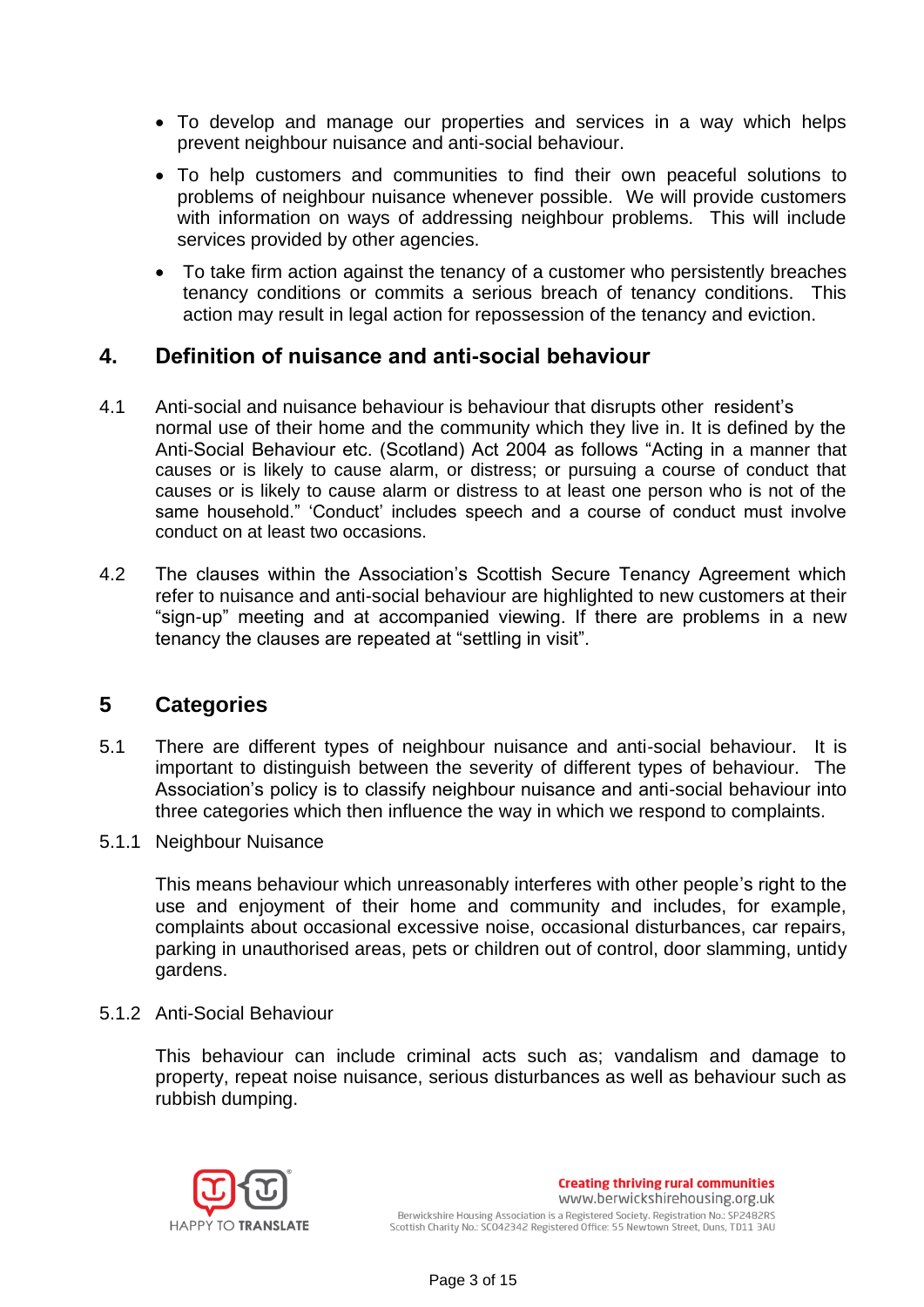#### 5.1.3 Serious Anti-Social Behaviour

This behavior can include; threatening or abusive behaviour, violence, assault, vandalism, harassment or drug dealing.

The Association takes a very serious view of any hate crime either against or by any Berwickshire customers/residents. We have established a separate policy for responding to racial harassment. For further information see the Equal Opportunities Policy.

There are complaints which are not primarily about housing matters, for example, complaints about road traffic speeds, child protection or abuse. These complaints are usually dealt with by the appropriate authorities such as the Police or social work.

#### **6 Prevention**

6.1 The powers of a landlord

The Association recognises that prevention is the most effective form of action. We cannot totally prevent anti-social behaviour, but we can however work as a landlord in partnership with other agencies to try to minimise the circumstances which may give rise to anti-social behaviour.

6.2 Design of housing developments

The Association takes a 'Project Team' approach to the design of new developments. The involvement of Customer Services staff in the design process is an effective way of ensuring that the design of developments will take account of future potential problems in both living in and managing the housing development. In particular we will pay attention to the following factors which can prevent problems of nuisance and anti-social behaviour:

- sound insulation
- stair and development lighting
- provision of door entry systems
- adequate fencing
- clear distinction between public and private space
- creating natural supervision of common areas
- parking
- security by design

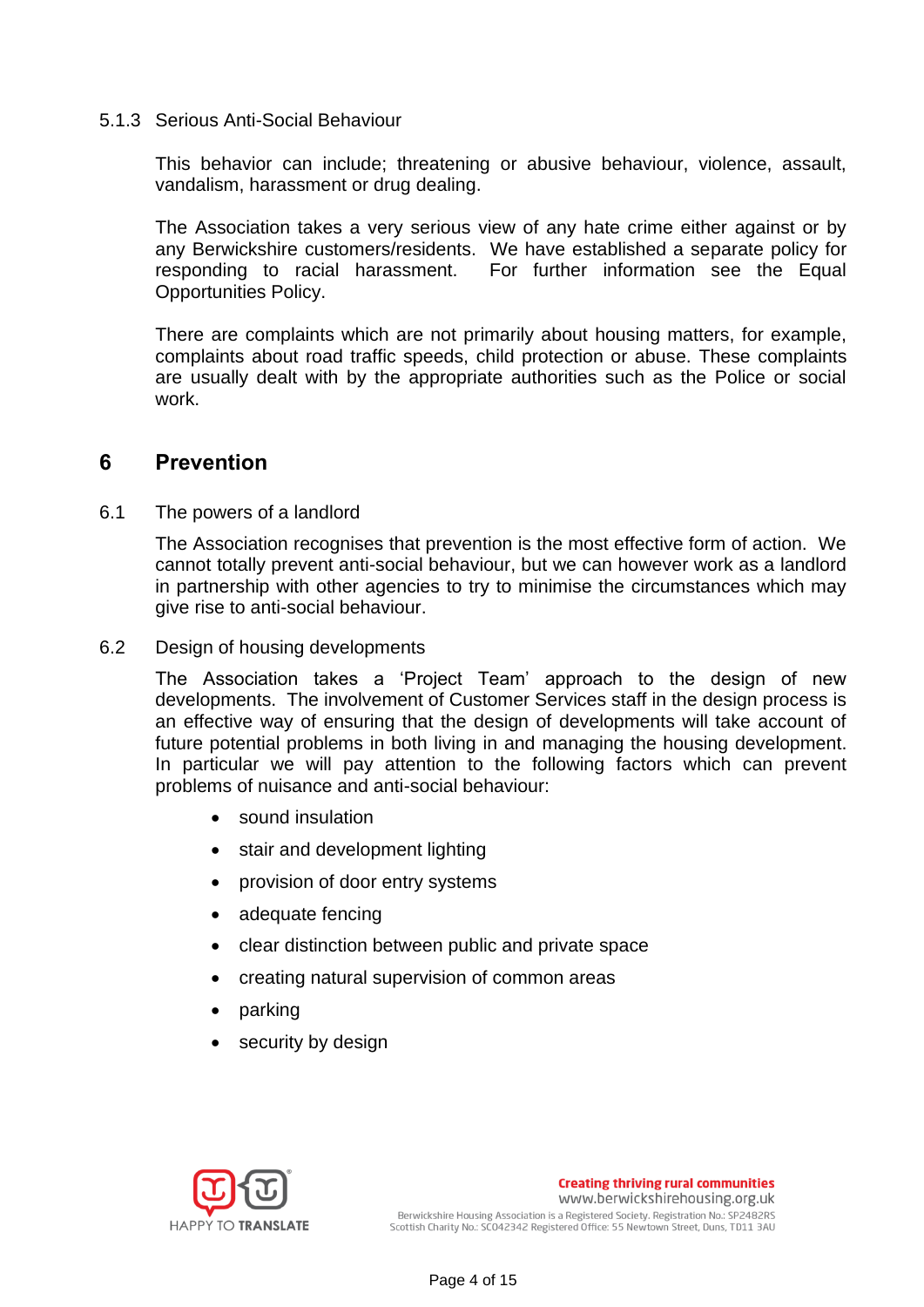#### 6.3 Allocations

The Association will let houses in a way which is sensitive to the surrounding area if there is already evidence of actual or potential problems in an area. Prospective customers will be subject to a check via the Anti-Social Behaviour Unit to establish that there are no concerns.

The Association's allocation policy requires that written references are sought from previous landlords where the applicant holds or has held a tenancy. The purpose is to learn whether there is documented evidence of previous tenancy problems which suggest that the applicant would not conduct the tenancy according to the terms of the tenancy agreement.

Where an applicant, or a proposed member of their household, has:

- acted in an anti-social manner or been responsible for harassment in the vicinity of the property
- caused extensive damage to a current or previous tenanted property
- behaved in a threatening or violent way towards our staff or tenants
- been responsible for using a former home for illegal purposes which are, or were, likely to endanger or cause nuisance or harassment to neighbours (e.g. drug dealing, prostitution, fire raising)

and there is documented evidence to support then we will suspend an application. This can include a Police or Landlord report, history of criminal conviction, eviction from a former home, ASBO or where an applicant has a Short Scottish Secure Tenancy (or equivalent) due to Antisocial behaviour. If an applicant demonstrates there are valid reasons that their behaviour has changed and behaviour will not reoccur we will remove the suspension.

In any offer of tenancy a Short Scottish Secure Tenancy will be offered if this behaviour has been within the last three years.

#### 6.4 Sign-up Meeting

The tenancy agreement forms a legal agreement between the Association and the customer, and sets out the rights and responsibilities of the Association and the customer. The tenancy agreement clauses relating to nuisance and anti-social behaviour are explained in detail by BHA before the new customer signs the tenancy agreement. (see Appendix A) Behaviour expected of a customer is also discussed at accompanied viewing.

#### 6.5 Settling in visits

We will carry out 'settling in' visits to all new tenants. This allows both the tenant and the Association an opportunity to discuss any aspect of the tenancy which may not have been fully understood at the point of allocation. The purpose of the visit includes checking how the customer is getting on with neighbours and reemphasising the customer's obligations under the tenancy agreement.

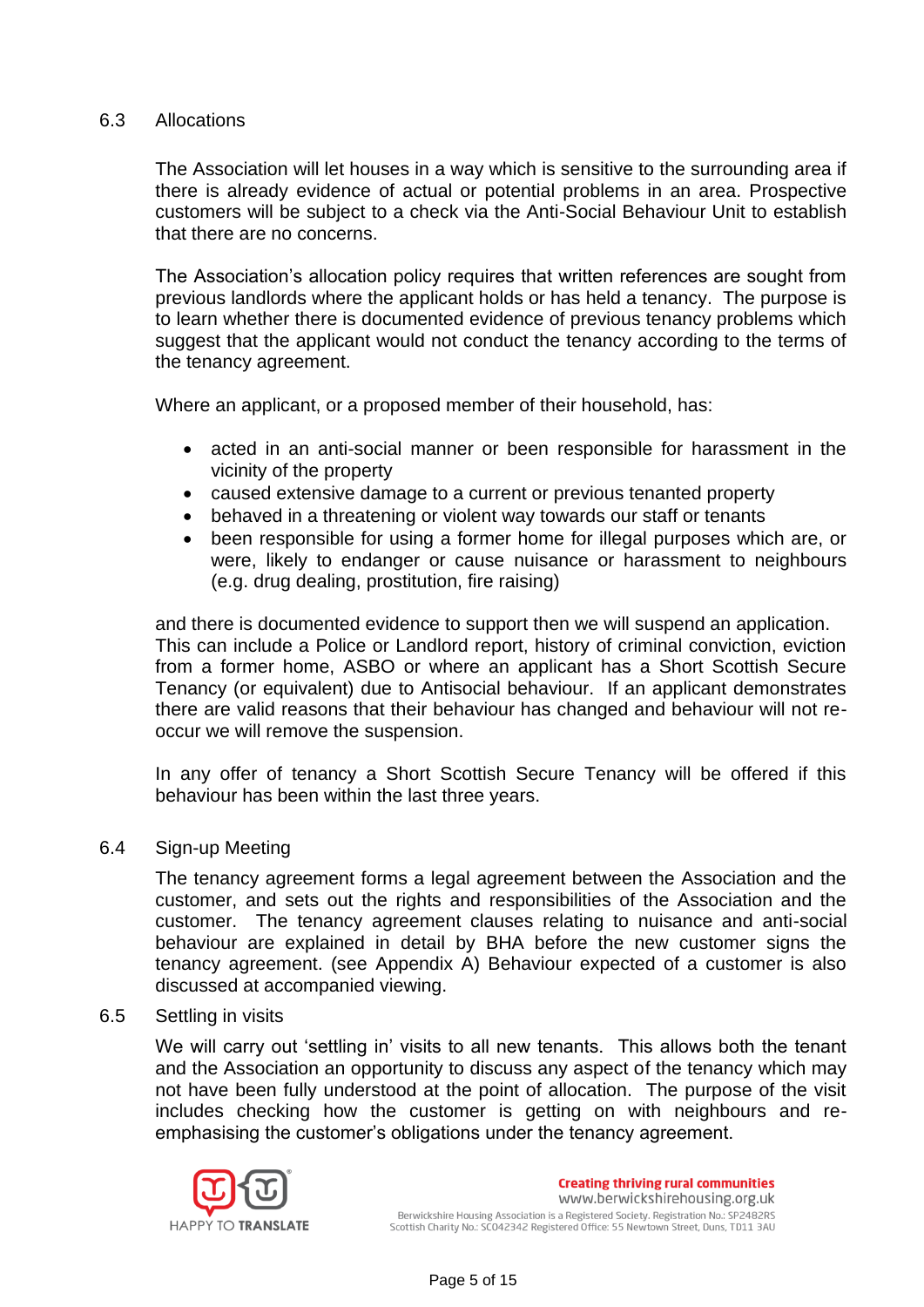6.6 Tenants' Handbook and information leaflet

The Tenants' Handbook gives advice on dealing with neighbour problems and explains what the Association can do to help. This is supplemented by a specific good neighbour advice note.

## **7 Multi-agency Working**

- 7.1 As a landlord our responsibilities and our potential actions are limited to housing related matters. Other agencies also have an important role to play in helping residents to create a decent and safe environment. The Association recognises the importance of working with other agencies to make sure we all take a co-ordinated approach.
- 7.2 The Scottish Borders Anti-social Behaviour Working Group was set up in 1998 with the overall objective to develop a corporate strategy for tackling anti-social behaviour within the Scottish Borders. The Association works with Police Scotland, Scottish Borders Council, Victim Support, NHS, Waverley Housing, Eildon Housing Association, Scottish Borders Housing Association and other relevant agencies to implement and review the agreed multi-agency strategy.
- 7.3 The Association will also work with other agencies, for example, police, social work, education, community education and health services when planning both the physical development and management services for a new development. We will encourage them to provide the resources required for our housing developments and take note of the impact of our proposed development on their services.
- 7.4 We recognise that some people have particular needs which mean they need support to live independently in the community. We assist customers to get access to the required support and assistance they may need to establish and maintain their tenancies.
- 7.5 The behaviour of children and young people is a common category of complaint. We recognise the need for young children to play together and for young people to gather in peer groups. We also recognise the potential for disturbance from their behaviour at times. Where possible, we will work with agencies to try to improve facilities for children and young people in our communities. We are unable to take action against children playing in open areas.

## **8 Training**

- 8.1 We will train our staff in:
	- This policy and any relevant procedures
	- Legal remedies
	- The services available from other agencies
	- Related personal skills, such as interviewing skills, mediation & negotiating skills, avoiding conflict and avoiding violent situations

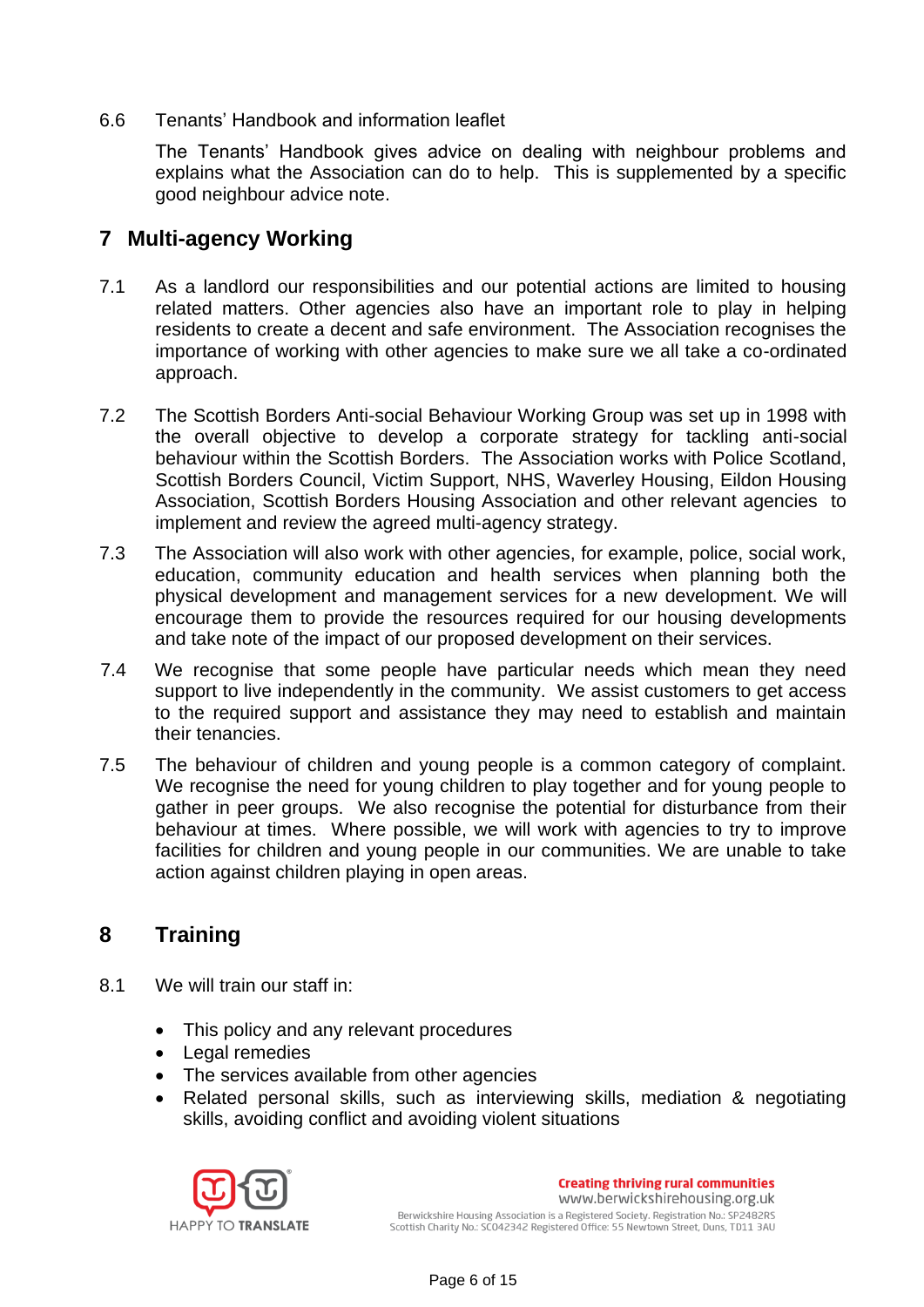## **9 General principles in responding to complaints of nuisance and anti-social behaviour**

#### **9.1 Making a complaint**

Customers can make complaints in the way that suits them best: written, verbal, or in an interview accompanied by a friend or advisor if they prefer. They will however be encouraged to also put the complaint in writing in the interests of any possible later court action.

#### **9.2 Anonymous complaints**

We will not normally investigate anonymous complaints about non-tenancy issues or neighbour nuisance. We will use our discretion in deciding whether to investigate anonymous complaints about serious anti-social behaviour or harassment. We will log anonymous complaints in order to monitor any patterns developing which may require us to take action. We will where we feel appropriate bring any serious anonymous complaints to the attention of the Anti- Social Behaviour Unit (SBC)

#### **9.3 Decision making**

All action on alleged recurring or very serious anti-social behaviour will be subject to joint decision making involving more than one member of staff and on occasion other agency representatives.

#### **9.4 Response times**

9.4.1 We will respond quickly, sensitively and objectively to complaints of nuisance and anti-social behaviour. These will normally be dealt with by the Housing Officer in the first instance and will be discussed with the Housing Services Manager at regular monitoring meetings. The response to collate the relevant information from the complainant may be in the form of a telephone call, but can be a home visit or an interview within the office. We will contact complainants within the following timescales:

| <b>Description</b>            | (working<br><b>Timescale</b><br>days) |
|-------------------------------|---------------------------------------|
| Nuisance behaviour            | Within 10 days                        |
| Anti-social behaviour         | within 5 days                         |
| Serious anti-social behaviour | within 1 day                          |

If any of the above categories of behaviour represent a threat to the safety of occupants of a building or to the structure of the building (for example, rubbish blocking a fire exit or creating a fire hazard in a stair) the response time will be within 24 hours.

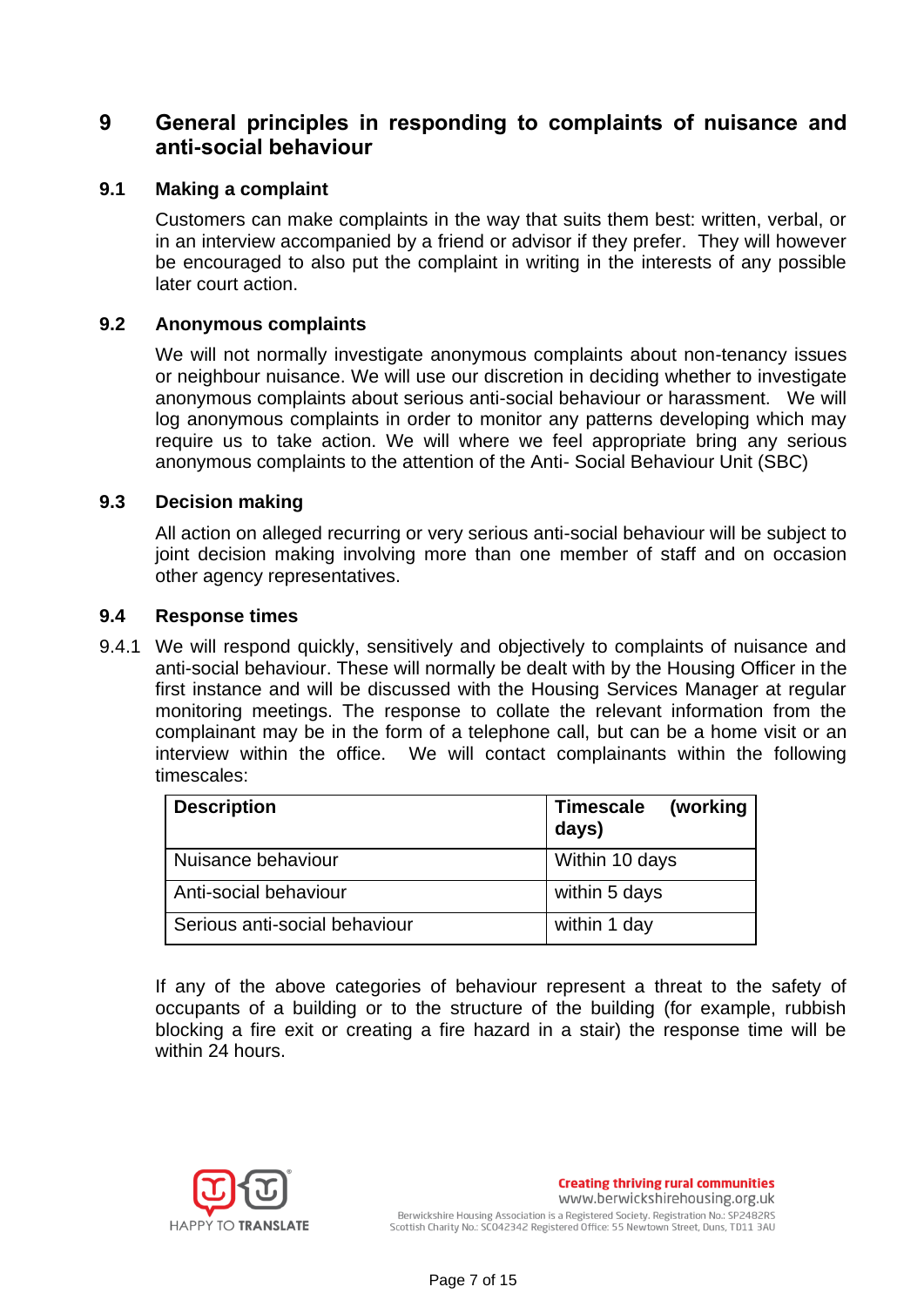- 9.4.2 The normal timescale for investigating a complaint will be 10 working days. If it is not possible to meet this timescale we will inform the complainant and tell them the revised timescale and reasons for the delay. We will also take any necessary interim action.
- 9.4.3 Targets for resolving cases are agreed locally and following consultation with tenants these are:

| <b>Description</b>                                                            | <b>Resolution Target</b>                                         |
|-------------------------------------------------------------------------------|------------------------------------------------------------------|
| Neighbour Nuisance and less serious anti- Within 3 months<br>social behaviour |                                                                  |
| Serious Anti-Social Behaviour                                                 | Within<br>OR<br>months<br>- 6 -<br>commencement of legal action. |

#### **9.5 Our Powers**

We are able to take action against a customer on grounds of nuisance caused by the customer/member of the household/visitor to the tenancy. We can only take action where the behaviour has taken place in the immediate locality of the customer's house and over a course of time. A course is defined as at least two incidents within a 6 month period.

The Association has developments which are mixed tenure (where some of the residents are not Berwickshire customers but may for instance be owner occupiers). If nuisance is being caused by a resident who is not an Association tenant, the Association will attempt to resolve the problem using for example mediation, but in any such case will pass the relevant information to the Anti- Social Behaviour Unit within Scottish Borders Council to investigate.

#### **9.6 Working with other agencies**

We will take steps to work pro-actively with the following authorities to deal with nuisance and anti-social problems which fall within their sphere of responsibility:

- Environmental Health department problems such as noise, vermin, stair cleaning, disposal of rubbish
- Planning department
- Cleansing department abandoned cars
- Social Services children, family and support issues
- Police criminal acts such as assault and drug dealing, noise nuisance and harassment. Disclosure of information between the police and ourselves is often restricted by the Data Protection Act 1998. To disclose information correct forms allowing disclose or relevant information must be completed. We do discuss specific issues at Core Group Meetings in the Anti Social Behaviour Unit.
- NHS Borders any related medical/mental health issues

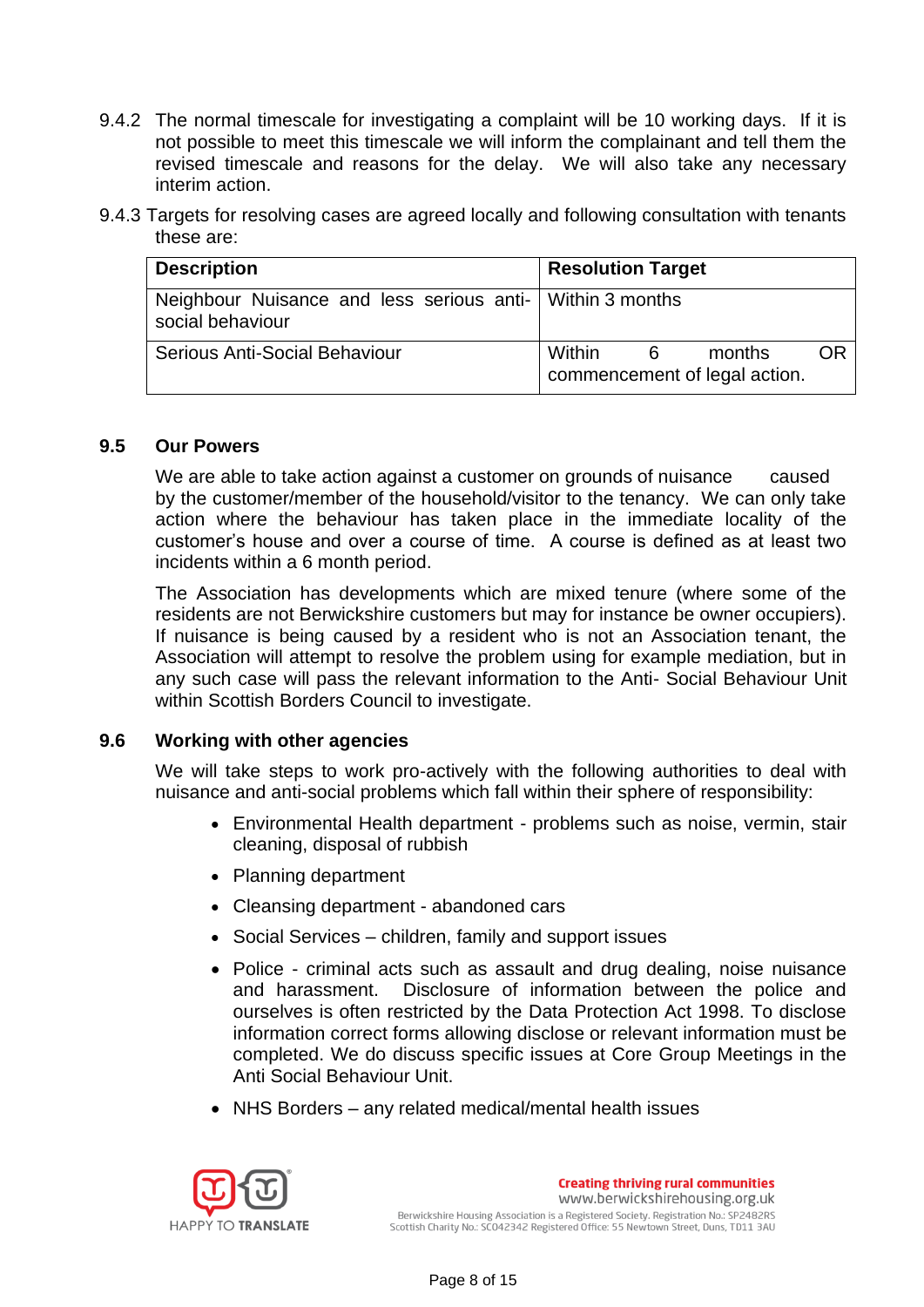• Any other relevant agencies – there are a number of specific partners who work sporadically within our area and therefore may need to be contacted in relation to a specific issue

#### **9.7 Confidentiality**

Complaints can be treated in confidence; however it will be made clear to the complainant that if the complaint is followed up the complainee will likely be able to identify the complainant simply from the details of the complaint. There are some minor exceptions in relation to confidentiality:

- The details of anonymous complaints about serious anti-social behaviour may also be passed on to any appropriate agency.
- It concerns criminal behaviour and we are obliged to inform the police
- There is risk to the health or welfare of an individual. In this case we will inform the relevant agency.

#### **9.8 An objective approach**

We will take account of all the circumstances of the complaint. This will include information from the complainant, any other witnesses and the person(s) responsible for the behaviour. We will review information objectively to decide on any action to be taken. There will be incidents where we require corroborating evidence from another party before we are able to take action.

#### **9.9 Mediation**

The Association supports the Scottish Borders Mediation Service. Where appropriate, we will refer cases to this service as it is a useful tool which can help people to resolve their disputes. Mediation is voluntary but the effects are usually positive. The Association will advocate this service wherever possible although it cannot be used if civil action has been taken.

#### **9.10 Support to victims of anti-social behaviour**

We will keep complainants informed of the outcome of any investigation by staff. Our procedures champion a victim focused service.

We will give advice to complainants on support agencies and make referrals where appropriate to the Scottish Borders Victim Support Service. We will give as much support and assistance as possible to people suffering because of anti-social behaviour and where appropriate liaise with any other bodies that may also be able to assist.

#### **9.11 Legal action**

In the case of serious anti-social behaviour or persistent nuisance behaviour and breach of tenancy we will consider taking legal action against the tenancy of the offending tenant where appropriate. All possible legal remedies will be considered, subject to the level of evidence required being available. At all times the use of Anti Social Behaviour Orders and Eviction will be considered only as a last resort where

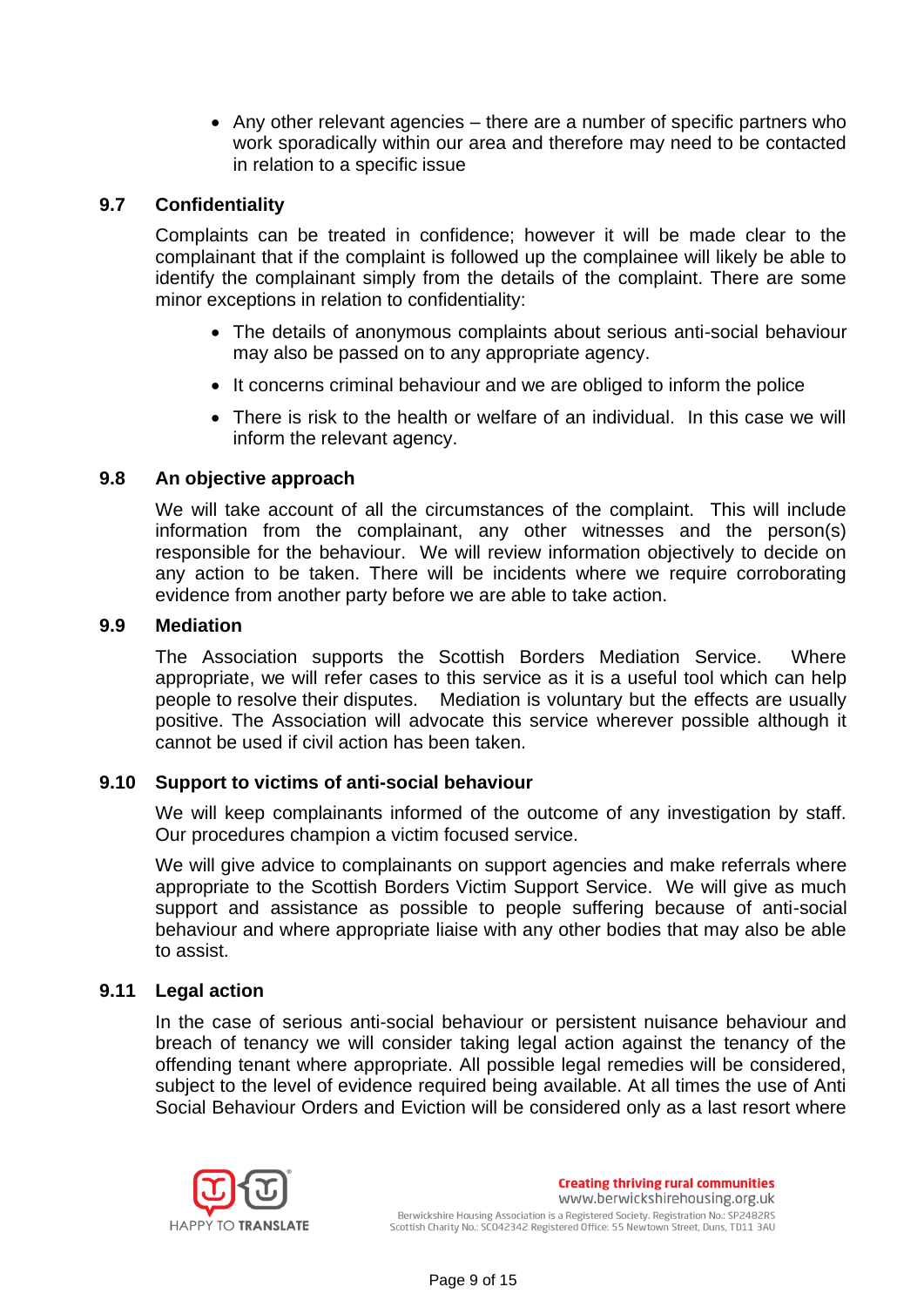other appropriate forms of action have been tried and failed. The following are some of the legal remedies available to the Association to be used in specific cases.

9.11.1 Interdict and Interim Interdict

An interdict is an order of the court requiring the person to whom it is addressed to stop doing something legally wrong. In order for an interdict to be granted by the court, the defender must have done something, or be about to do something, that infringes the pursuer's legal rights.

9.11.2 Specific Implement

Specific implement is an order of the court requiring a person to perform his or her legal obligations for example obligations under a tenancy agreement.

9.11.3 Anti-Social Behaviour Order

The Anti-Social Behaviour Order (ASBO) or interim ASBO is a remedy introduced by sections 19, 21 and 22 of the Crime and Disorder Act 1998 and amended in Part 2 of the Anti-social Behaviour etc. (Scotland) Act 2004. The Order can be granted against an individual aged over 12 years following an application from a local authority or RSL. The court may only make an order if three conditions are satisfied:

- The person has acted in an anti-social manner, or pursued a course of antisocial conduct
- Alarm or distress must have been caused, or have been likely to be caused, to one or more persons who are not members of the same household as the person against whom the order is made
- The order is necessary to protect persons in the authority's area from further anti-social acts

Landlords can, if they deem it to be appropriate, demote the related tenancies to a Short Scottish Secure Tenancy (SSST) through powers passed in the Housing (Scotland) Act 2001 if an order is granted.

The Association have agreed a protocol with the local authority in relation to the procedures for ASBO applications.

9.11.4 Repossession of the tenancy and eviction of the customer

The termination of Scottish Secure tenancies is controlled by Section 14 of the Housing (Scotland) Act 2001.

If we are granted decree by the court to evict we will carry out that eviction as soon as possible.

If we are intending to evict we will notify the local authority of the tenant's impending homelessness.

The decision to take legal action for recovery of possession of tenancy is delegated by the Operations Director to the Housing Services Manager and the decision to evict is taken by the Operations Director.

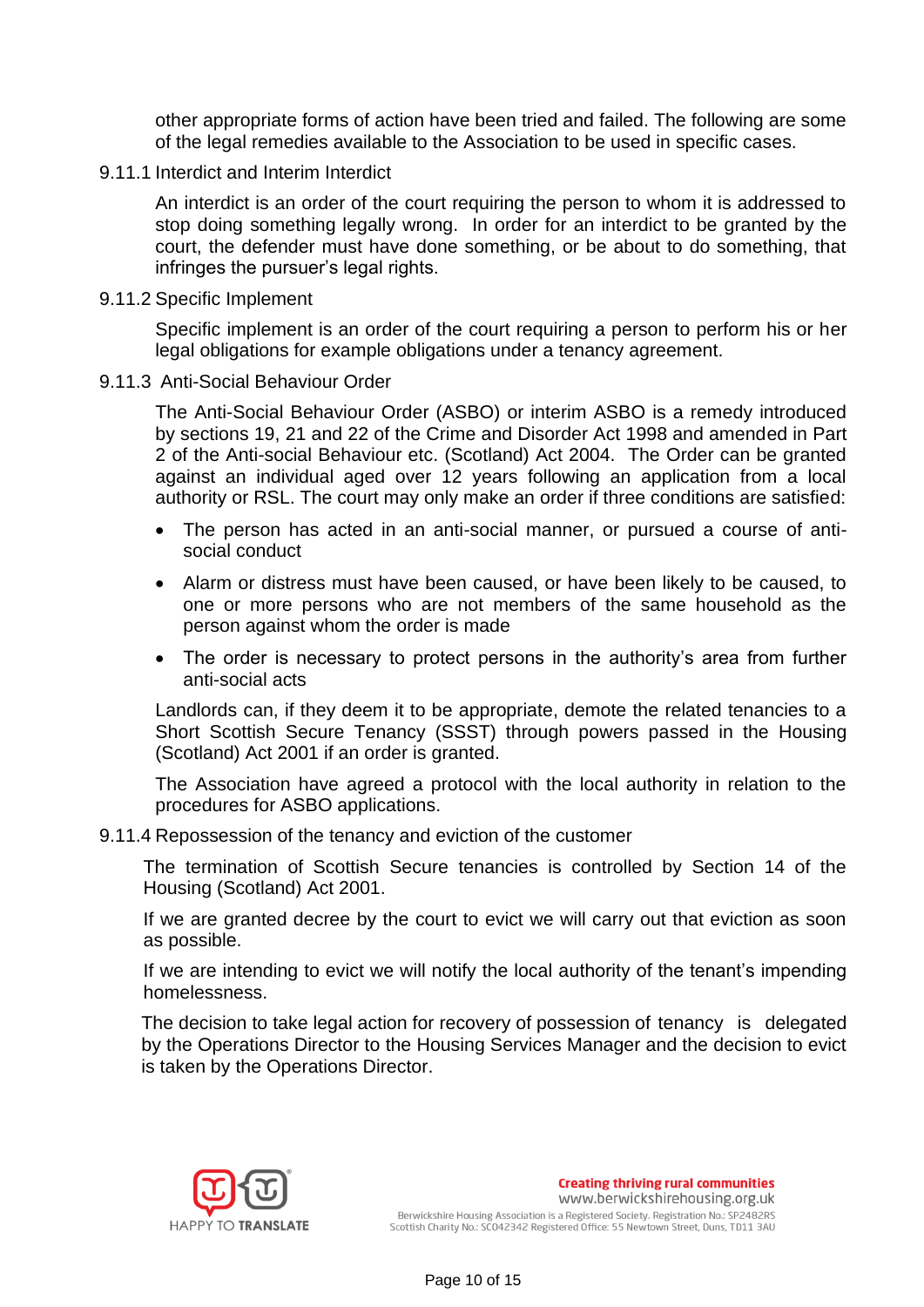#### **9.12 Customers with particular needs**

We will make every attempt to make sure customers with particular needs have appropriate assistance and support to maintain their tenancies.

If a customer with particular needs is causing or has been the victim of nuisance or anti-social behaviour we will work together with the customer's support agencies to help them sustain their tenancy and adhere to their tenancy conditions.

If there is repeated nuisance or anti-social behaviour, the Association will convene a case conference to explore what solutions are available.

Ultimately if a customer with particular needs persistently breaches the tenancy agreement and we can find no other acceptable solution we will take legal action for recovery of possession or we may if necessary consider a compulsory transfer. We will work closely with the customer's support agencies and any other statutory agencies during the process of legal action and in preparing for eviction. At all times we would attempt to resolve any situation and allow the person(s) to remain in their current home.

#### **9.13 Professional witnesses**

The term "professional witnesses" refers to someone who witnesses anti-social behaviour in the line of their work as opposed to a neighbour (e.g. Housing officers, police officers, private investigators). Where possible the Association will use professional witnesses to provide the factual evidence necessary to take action when neighbours are reluctant to give evidence. There may be occasions of serious anti-social behaviour where it is necessary for neighbours/complainants to attend court to provide the required evidence relating to the case.

## **10 Responses to Nuisance & Anti-Social Issues**

#### **10.1 Differing Lifestyles and Social Networking**

We will not investigate complaints about incidents that do not involve breaches of the tenancy agreement. If the problem is a simple disagreement between neighbours or a personality clash, we will advise the complainant to try to resolve the problem by talking with their neighbour or we will offer to refer them to Scottish Borders Mediation Service. We will not investigate complaints of bullying or harassment via Social Network sites. The use of said sites is within the control of the individual.

#### **10.2 Nuisance Behaviour**

We will encourage customers to come to an amicable agreement about how to solve the problem. This may mean offering to refer them to the mediation service. If this fails to resolve the problem, we will advise the offending tenants of their responsibilities within the tenancy agreement. Further occurrences will result in official warnings about their responsibilities described in the tenancy agreement and joint face-to-face and/or Acceptable Behaviour Contract meetings with Police, Scottish Borders Council & the Association to discuss potential legal action and outcomes.

We will take legal action to repossess the tenancy and evict the customer if:

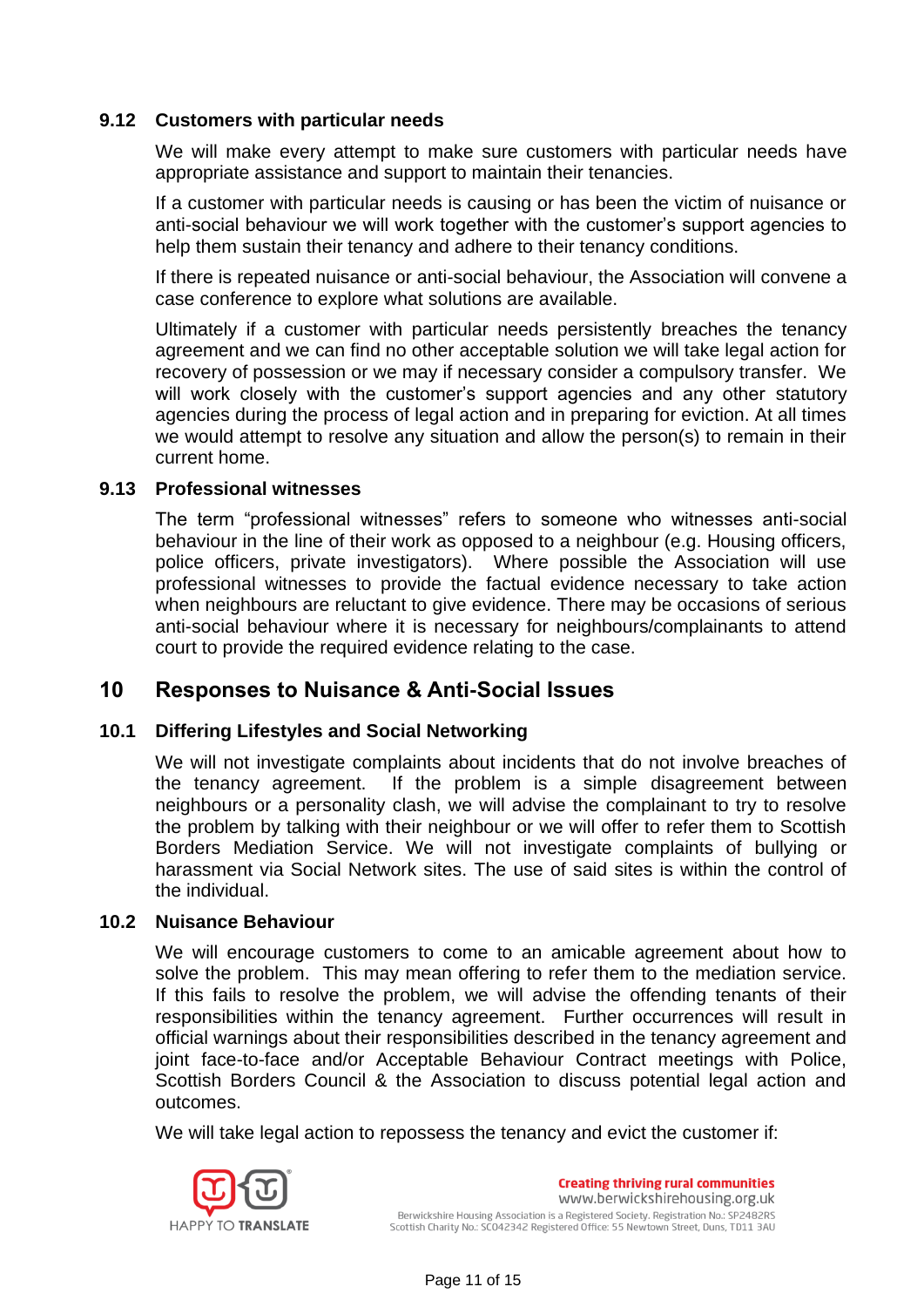there are persistent breaches over an extended period

AND/OR

customers persistently do not heed our official warnings

Legal action against a tenancy can be a long process. It is important that we are able to have some intermediate sanctions against the offending tenancy. We will use a range of other intermediate sanctions to stop the offending behaviour. These sanctions involve using other legislation within civil law and the powers of other agencies to stop the problems e.g. Environmental Health department powers on stair cleaning and disposal of rubbish, police powers and Environmental Health powers on noise nuisance.

If there is evidence of anti-social behaviour we will consider an existing customer's tenancy record when assessing applications for transfers and mutual exchanges. If there is documented evidence of a breach of tenancy conditions in the last 12 months, we will not normally allow the transfer or mutual exchange.

The Association will offer a short Scottish Secure Tenancy (SSST) if allocating a tenancy to an applicant or a member of the applicant's household is the subject of an active Anti-social Behaviour Order or has been within the last 3 years.

The rights under a short SST are identical to the full SST except that there is no provision for succession and the security of tenure is limited.

#### **10.3 Serious anti-social behaviour and harassment**

A quick and firm response is essential for this type of behaviour.

It is not normally appropriate to advise complainants to seek to resolve their differences amicably with the customer causing the problem. We will investigate the circumstances of the case and take appropriate action.

Action on these cases will be decided jointly by the Housing Officer and the Housing Services Manager. Action will range from official warnings to starting immediate legal action to recover possession of the tenancy of the customer causing the problems. We will also consider other legal methods of controlling the offender's behaviour until we can evict, for example taking out an interdict to restrict their behaviour.

Very serious anti-social behaviour may include criminal action. Staff will always advise the complainants and any other witnesses to tell the police of any criminal actions. We will not take action on any complaint of criminal activity unless the complainant has reported it to the police. Staff will ensure that they always pass on information about criminal activity to the police.

In cases of criminal activity it may not be possible to take legal action against the tenancy of the person responsible until we know the outcome of the criminal court case. However in such cases we will consider other legal measures to restrain the offender's behaviour, for example an interdict.

We will liaise with other agencies that may be able to support victims and tenants who are acting as witnesses. We will refer customers to these agencies when appropriate.

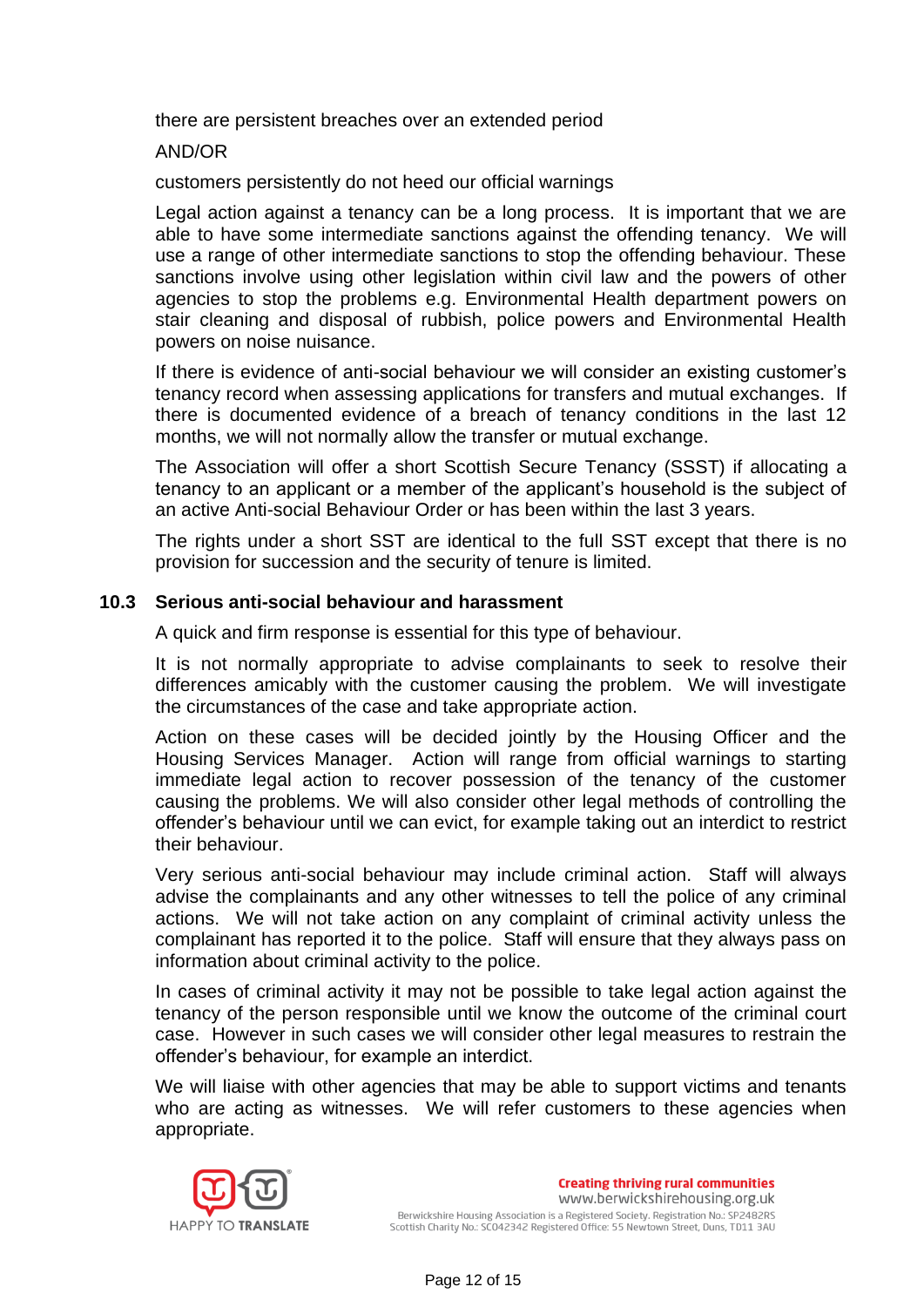Our action will focus on stopping the very serious anti-social behavior and not on moving a complainant to stop the complaints. However in serious circumstances we will consider transferring the victim to another property although all aspects of the case will be considered before such a decision is made.

#### **10.4 Procedures**

Guidance and procedures on receiving, recording, investigating and taking action in relation to neighbour complaints will be provided for staff to use when dealing with complaints of nuisance and anti-social behaviour

## **11 Monitoring and Review**

It is essential that good, well detailed records are kept of complaints and the action taken, both for monitoring purposes and to assist the Association to identify the nature of problems and the type and frequency with which problems occur within specific areas & communities.

Staff will keep accurate records of complaints and subsequent action using our housing management software system.

Statistical information will be provided to the Board and to Scottish Borders Council on a regular basis.

This policy will be subject to review every 3 years.

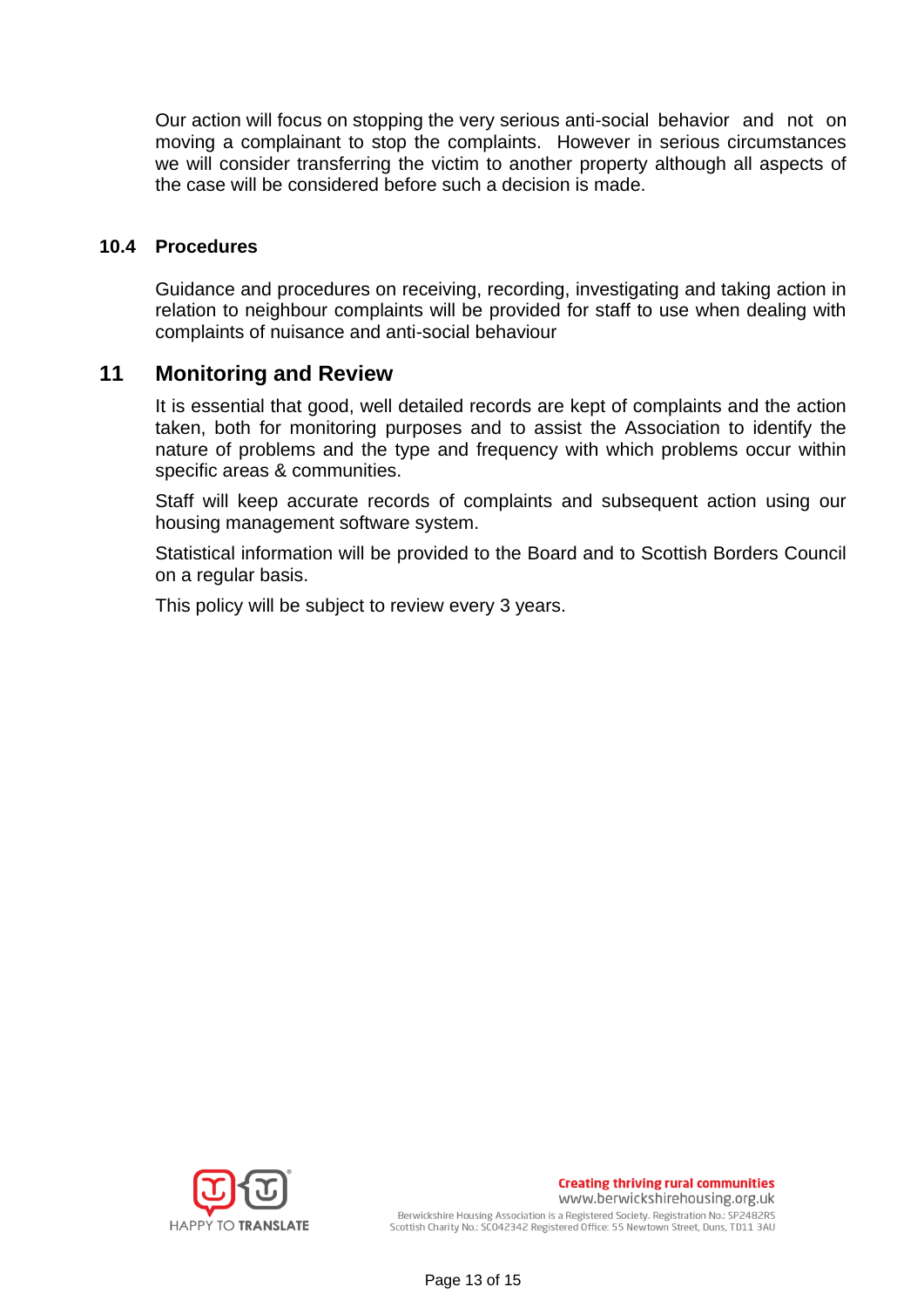## **Appendix A**

#### **Berwickshire Housing Association Scottish Secure Tenancy Agreement Clauses relating to nuisance and anti-social behaviour**

#### **3 RESPECT FOR OTHERS**

- 3.1 You, those living with you, and your visitors, must not harass or act in an anti-social manner to, or pursue a course of anti-social conduct against, any person in the neighbourhood. Such people include residents, visitors, our employees, agents and contractors and those in your house.
- 3.2 'Anti-social' means causing or likely to cause alarm, distress, nuisance or annoyance to any person or causing damage to anyone's property. Harassment of a person includes causing the person alarm or distress. Conduct includes speech. A course of conduct must involve conduct on at least two occasions.
- 3.3 In particular, you, those living with you and your visitors must not:
	- make excessive noise. This includes, but is not limited to, the use of televisions, hi-fi's, radios and musical instruments and DIY tools;
	- fail to control your pets properly or allow them to foul or cause damage to other people's property;
	- allow visitors to your house to be noisy or disruptive;
	- use your house, or allow it to be used, for illegal or immoral purposes;
	- vandalise or damage our property or any part of the common parts or neighbourhood;
	- leave rubbish in unauthorised places;
	- allow your children to cause nuisance or annoyance to other people by failing to exercise reasonable control over them;
	- allow your children or children of visitors to your property to play within the common close or landing
	- harass or assault any person in the house, or neighbourhood, for whatever reason. This includes that person's race, colour or ethnic origin, nationality, gender, sexuality, disability, age, religion or other belief, or other status;
	- behave in an abusive or violent manner towards any of our employees, agents or contractors who have contact with you, those living with you and your visitors concerning any matter arising from your occupancy of the house in terms of this Agreement.
	- use or carry offensive weapons;
	- park any vehicle, caravan or trailer inconsiderately;
	- carry out work to any type of vehicle, caravan or trailer in a way or place that causes nuisance or annoyance
	- sell alcohol or use or sell controlled drugs.
- 3.4 The particular prohibitions on behaviour listed in paragraph 3.3 are not exhaustive and do not in any way restrict the general responsibilities contained in paragraph 3.1 above.
- 3.5 You, those living with you and your visitors must not bring into the house or store in the house or any of the common parts, areas or facilities of your house any type of firearm ammunition without our prior written permission. See paragraph 10.3 for more details. Before we grant permission of this type we will require to see sight of a permit for storage and using the firearm or ammunition involved. We will also require details of where the firearms and ammunition will be stored.
- 3.6 You will be in breach of this Agreement if you, those living with you, or your visitors do anything which is prohibited in this part of the Agreement.
- 3.7 If you have a complaint about nuisance, annoyance or harassment being caused by a neighbour (or anyone living with him/her or his/her visitors), you may report it to us. We will respond in accordance with our Neighbour Complaints policy and procedures, a copy of which is available from us on request.
- 3.8 We will act fairly to you in all matters connected with your tenancy. We will not unfairly or unlawfully discriminate against you in any way on the grounds of your race, colour, ethnic origin, nationality, gender, sexuality, disability, age, religion or other belief or other status. If you believe we have acted